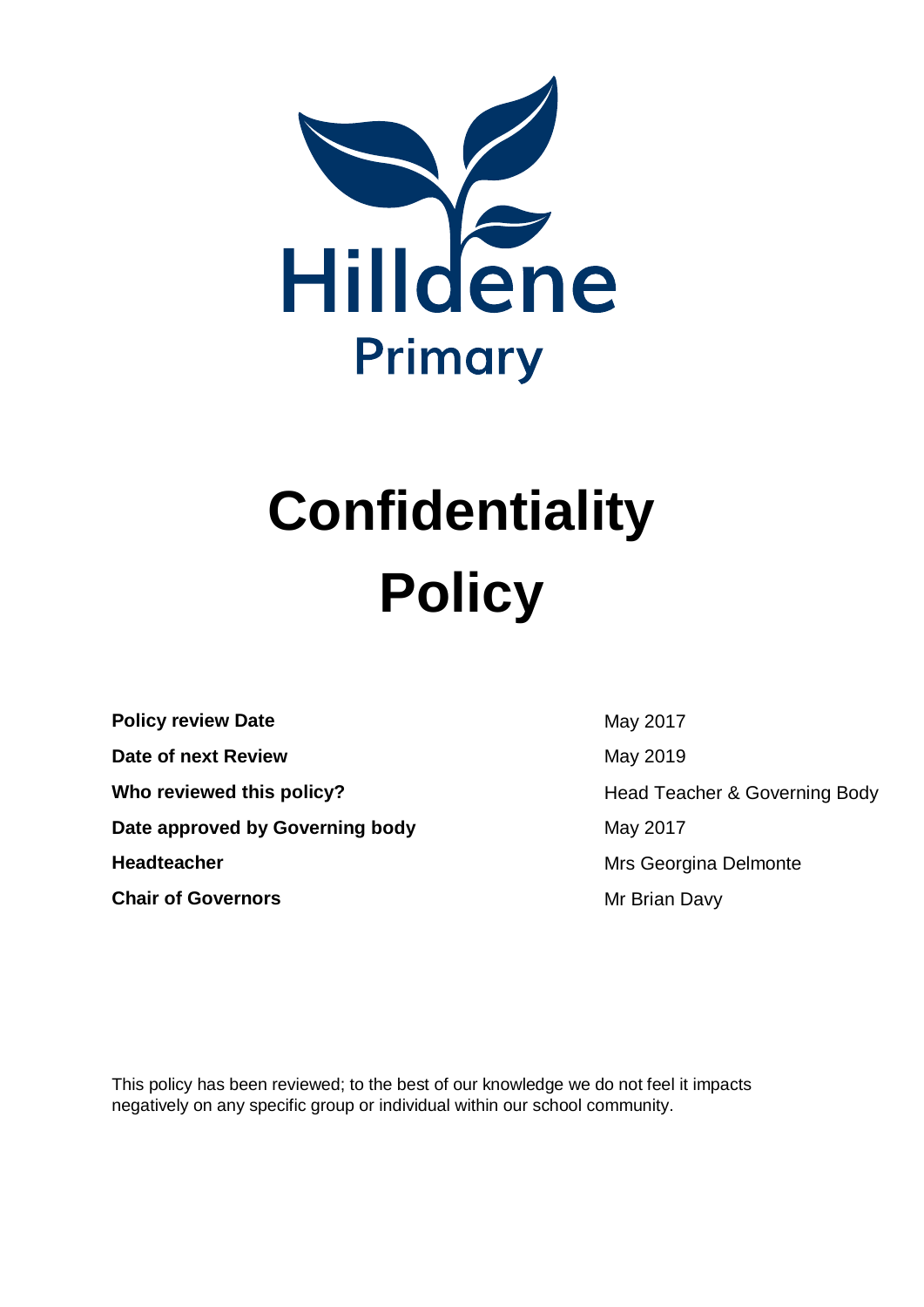

# **Hilldene Primary School is a safe environment for all members of our community.**

# **Introduction**

All schools are asked on occasions to keep information confidential. This can relate to a variety of issues including family matters, drug use, abuse or other dangerous or illegal activities. Confidentiality is a whole school issue, therefore it is important that all members of the school community follow the same clear and explicit policy.

# **Related Legislation:**

| Human Rights Act 1998                                                                                                                                                                                                                                                                                                                            | Data Protection Act 1998                                                                                                                                                                                                                                                                                                                 | Freedom of Information<br>Act 2000                                                                                                                                                                                                                                                                                                                                                              |
|--------------------------------------------------------------------------------------------------------------------------------------------------------------------------------------------------------------------------------------------------------------------------------------------------------------------------------------------------|------------------------------------------------------------------------------------------------------------------------------------------------------------------------------------------------------------------------------------------------------------------------------------------------------------------------------------------|-------------------------------------------------------------------------------------------------------------------------------------------------------------------------------------------------------------------------------------------------------------------------------------------------------------------------------------------------------------------------------------------------|
| Gives everyone the right<br>to "respect for his private<br>and family life, his home<br>and his correspondence",<br>unless this is overridden<br>by the "public interest",<br>e.g. for reasons of Child<br>Protection, for the<br>protection of public safety,<br>public order, health or<br>morals or for the rights<br>and freedoms of others. | Applies to: personal data<br>of living, identifiable<br>individuals (not<br>anonymised data);<br>manual and electronic<br>records. Schools need to<br>be clear, when collecting<br>personal data, of the<br>purposes for which it will<br>be used and should have<br>policies to clarify this to<br>staff, pupils and<br>parents/carers. | Amends the Data<br><b>Protection Act. Gives</b><br>everyone the right to<br>request any records a<br>public body, including<br>schools, holds about<br>them. A school may<br>withhold information it has<br>if it is considered the<br>information may damage<br>the recipient, if disclosed.<br>Schools' data or record<br>keeping policy should<br>also cover the<br>requirements of this Act |

# **Aims**

- 1. To maintain an ethos of trust within the school
- 2. To protect the child at all times
- 3. To reassure the children that their best interests will be maintained
- 4. To encourage pupils to talk to a trusted adult if they are having problems of any sort
- 5. To give clear guidance to all members of the school about confidentiality
- 6. To give staff confidence to deal with sensitive issues
- 7. To ensure that pupils and parents/carers know that school staff cannot offer unconditional confidentiality
- 8. To ensure that pupils and parents/carers are reassured that, if confidentiality has to be broken, they will be informed first and then supported appropriately
- 9. To ensure that if there are child protection issues then the correct procedure is followed (see Child Protection policy)

# **General Process/ Procedures**

- 1. All information about individual children is private and is only shared with those staff that have a need to know.
- 2. All information about individual stakeholders, however obtained (e.g. from personal records/through observation/through meetings/through situations that arise during class, playtime or outside school), is private and will only be shared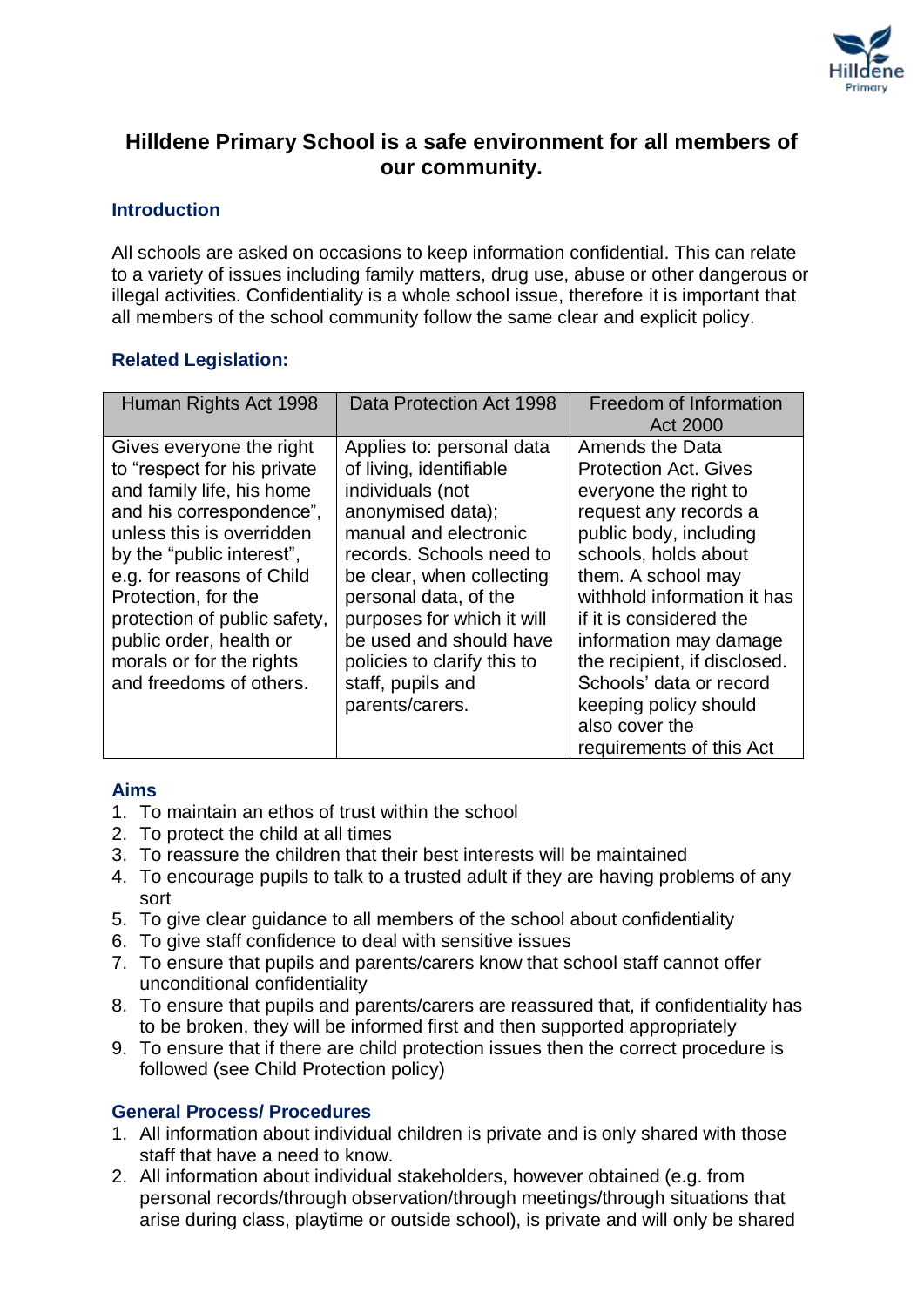

with those who have a need to know (i.e. those who need the information in their professional capacity).

- 3. Information which relates to any individual stakeholder will never be posted or shared online, through any means including all areas of social media (e.g. Facebook, Twitter). Staff, regular visitors and volunteers understand that this is a requirement during and after their time at our school.
- 4. Even when information appears to be widely known, it will not be assumed by those immediately involved that it is appropriate to discuss or share this information further.
- 5. The school prides itself on good communication with parents and carers and staff are always available to talk to both children and parents/carers about issues that are causing concern.
- 6. Staff are always available to talk to both children and parents/carers about issues that are causing concern.
- 7. Child protection procedures are understood by staff and training is undertaken every two years (see Child Protection policy).
- 8. Data generated by our school will be anonymised where necessary to ensure confidentiality. Information collected for one purpose will not be used for another.

# **Sharing Information**

- 1. It is important that class teachers and support staff are aware of some confidential matters in order to support individuals. These staff will respect the sensitivity of such cases and not divulge information to people unconnected professionally with the individual concerned.
- 2. When volunteers, such as parents and friends of the school are working in classes, they do not discuss educational matters including behaviour issues outside the classroom.
- 3. Information about children is shared with parents/carers but only about their child. Parents/carers do not have access to any other child's books, levels and progress at any time. However, parents/carers are made aware that information about their child will be shared with the receiving school when they change school.
- 4. All social services, medical and personal information will be held in a safe and secure place which cannot be accessed by individuals other than nominated school staff. It will be considered whether the staff concerned have access to all, or only some, of the information.
- 5. We ensure that parents/carers have a right of access to any records the school may hold on their child, within legislative requirements. The school will not give access to any information about a pupil (including their books, levels and progress grades) to any parent of another child in our school.
- 6. Parents/carers will be made aware that information about their child will be shared with the receiving school when they change school.
- 7. Photographs or video of children will not be used without parents/carers permission and our policy on the use of images of children will be adhered to at all times. (included in e-safety policy)
- 8. Only those identified on our school records as having parental responsibility will be contacted in relation to their child unless in an emergency. Should there be any concerns, this will be referred to the DSL before a parent/carer is contacted.
- 9. Governors will be mindful that from time to time issues are discussed, or will be brought to their attention, about staff and children. Governors will observe complete confidentiality when asked to do so by the Governing Body, especially in relation to matters concerning individual staff, pupils or parents/carers.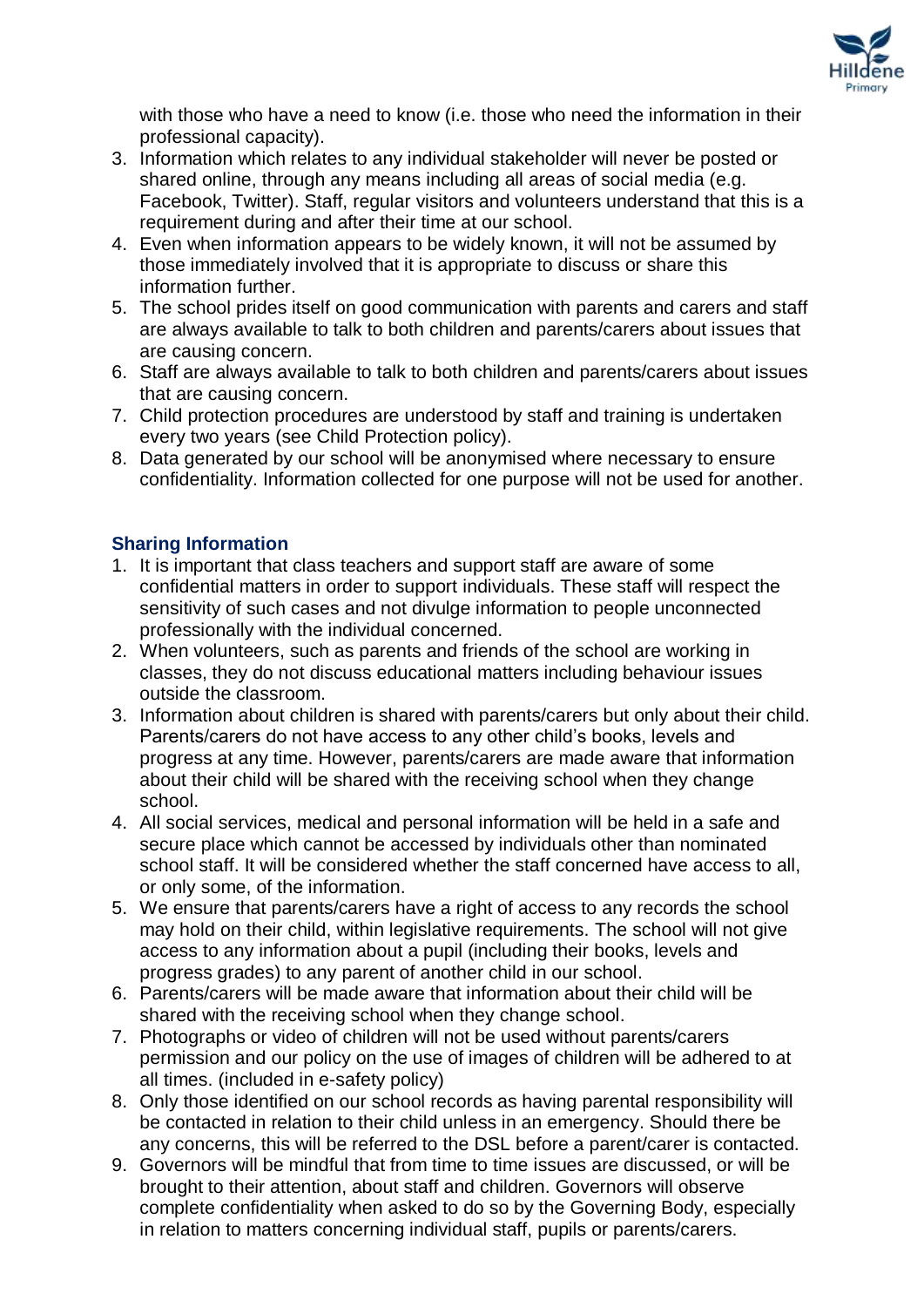

Although decisions reached at governors' meetings are normally made public through the minutes or otherwise, the discussions on which decisions are based will be regarded as confidential.

- 10.Staff performance management will be carried out privately. Targets for individuals will be in the Head teacher's office and electronic records will only be available to SLT.
- 11.Governors should exercise the highest degree of prudence when discussion of potentially contentious issues arises outside Governing Body meetings.
- 12.All requests for information (about our school or stakeholders) by an outside agency or the media will not be commented on by the person to whom the request was made, but will be referred immediately to the Headteacher.

# Keeping Information Safe

- 1. All social services, medical and personal information about a child is held in a safe and secure place which cannot be accessed by individuals other than school staff.
- 2. Personal information such as social services reports, speech therapy, medical reports, SEND reports, minutes of meetings etc. will be circulated, where necessary, in sealed envelopes and once read will be returned to the appropriate person for secure filing.
- 3. Correspondence to parents/carers relating to social services, medical and personal information will be handed directly to the parent/carer, not via book bags.
- 4. Confidentiality will be maintained when distributing class information.
- 5. Logs of administration of medication to children will be kept secure.

# **In Lessons**

- 1. Clear ground rules will be set for any classroom work such as circle time and other PHSE sessions dealing with sensitive issues such as sex and relationship and drugs.
- 2. Staff will not put pressure on pupils to disclose personal information and will discourage fellow pupils from applying any such pressure.

# **Personal Disclosures**

- 1. If disclosures from pupils take place at an inappropriate place or time the member of staff will try to talk to the pupil concerned privately before the end of the day.
- 2. Parents/carers and children will be made aware that our school cannot guarantee total confidentiality and we have a duty to report child protection issues. Any child protection disclosure will be shared with parents/carers before we inform the correct authorities unless we believe that this puts the child at greater risk.

# **Information from children**

- Children and young people of all ages have the same rights to confidentiality as adults.
- Even where the child may not have the capacity to consent or refuse disclosure (see below) they have the right to talk in confidence with any other person.
- If the child does not understand the consequences of confidentiality, it must be explained that some information may need to be shared with the people with parental responsibility for the child or with other people, especially if there are exceptional circumstances.
- If information is not shared with parents, a reason must be recorded